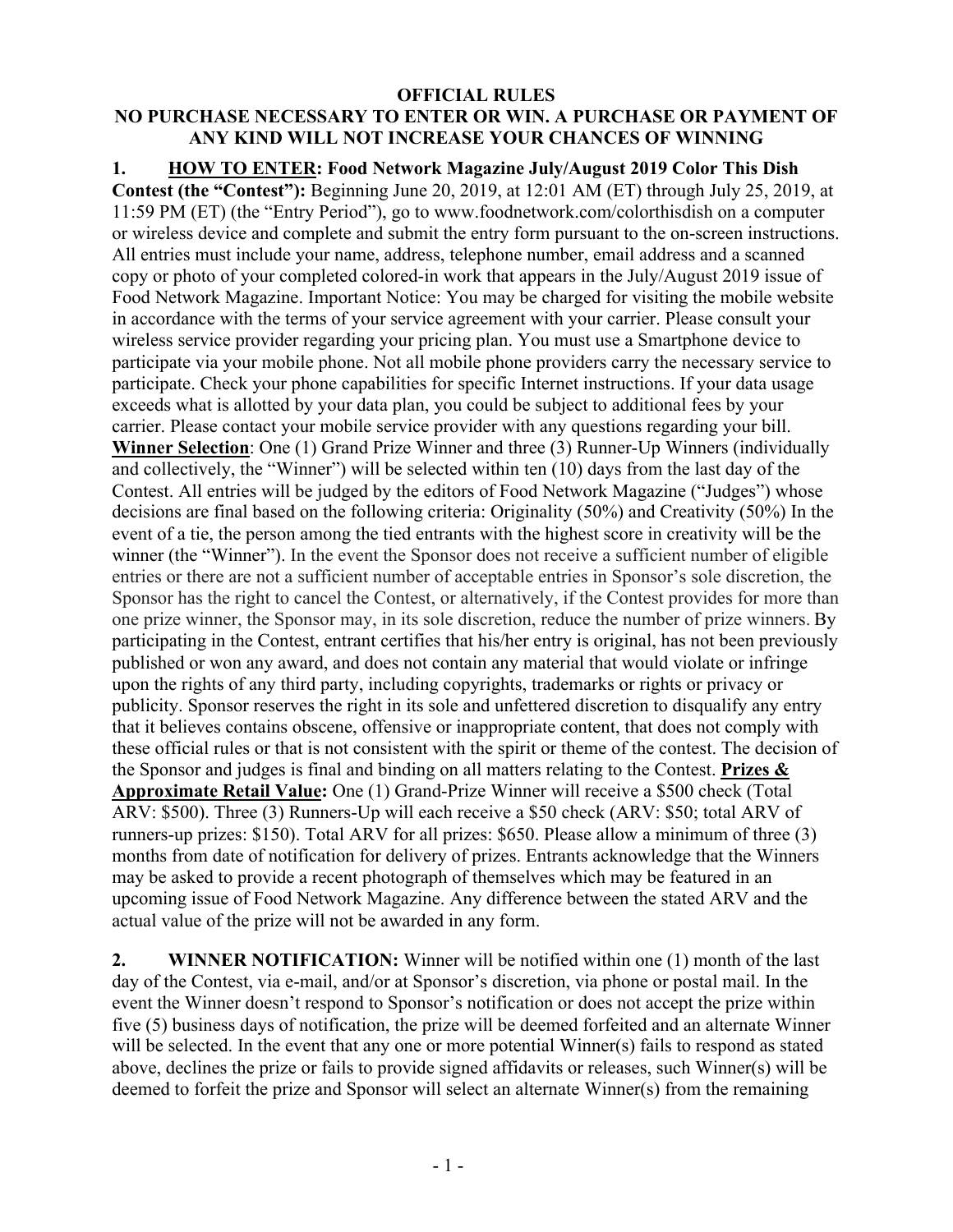eligible entrants. If any alternate(s) similarly fails to respond or declines the prize, Sponsor will use a reasonable number of attempts, in its discretion, to award the prize(s) to another alternate(s) but if it is unable to do so, the prize(s) will be finally forfeited and Sponsor shall have no further liability in connection with this Contest. **List of Winner(s):** For the name(s) of the Winner(s), send a separate self-addressed, stamped envelope to Food Network Magazine July/August 2019 Color This Dish Winners' List, Hearst Magazine Media, Inc., 300 West 57th Street NY, NY 10019 within two (2) months from the Winner notification date as specified above.

**3. ENTRIES:** Limit one (1) entry per person for Contest. Multiple entries from the same person will be disqualified. Entries become the property of the Sponsor and will not be returned. Proof of submission does not constitute proof of receipt. If applicable, lost, late, misdirected, or incomplete or entry forms that have been tampered with will be disqualified. Online entrants must have valid email address and it is entrant's responsibility to update Sponsor of any change in email address. If there is a dispute as to the identity of an online entrant, the prize will be awarded to the authorized account holder of the email address. The "authorized account holder" is defined as the natural person to whom the email address is assigned by an internet service provider, online service provider, carrier, or other organization (e.g., business, educational institution, etc.) that is responsible for assigning the email addresses for the domain associated with the submitted email address.

**4. ELIGIBILITY:** Open to legal residents of the 50 United States and the District of Columbia, who have reached the age of majority in their state or territory of residence at time of entry. Legal residents of Canada (excluding Quebec) who have reached the aforementioned age in their province of residence at time of entry are also eligible to enter. Void in Puerto Rico and where prohibited by law. Employees of Sponsor, Discovery Communications, their parents, affiliates and subsidiaries, participating advertising and promotion agencies, independent judging organizations, and prize suppliers (and members of their immediate family and/or those living in the same of household of each such employee) are not eligible.

**5. CONDITIONS OF PARTICIPATION:** Expenses not specifically included in prize description and all taxes are the sole responsibility of the Winner. Each prize is awarded "as is" with no warranty or guarantee, either express or implied outside of manufacturer's limited warranty. No transfer, assignment or substitution of a prize permitted, except Sponsor reserves the right to substitute prize for an item of equal or greater value in the event an advertised prize is unavailable. The Winner is required to comply with any and all applicable federal, state, provincial, if Canadians are eligible to enter, and local laws, rules and regulations. All federal, state and local taxes, and any other costs not specifically provided for in these Official Rules are solely the Winner's responsibility. If the actual retail value of any Winner's prize is \$600 or more, the Winner must complete a W9 form and supply Sponsor with his/her social security number for tax purposes. An IRS Form 1099 will be issued in the name of the Winner (or, if a minor, in the name of the minor) for the actual value of the prizes received. Sponsor shall have no responsibility or obligation to the Winner or potential Winner who are unable or unavailable to accept or utilize prizes as described herein. Entrants agree to be bound by the terms of these Official Rules and by the decisions of Sponsor, which are final and binding on all matters pertaining to this Contest. Winner (and parent or legal guardian if Winner is a minor) may be required to sign and return an Affidavit of Eligibility, a Liability Release and where legally permissible a Publicity Release within seven (7) days following the date of first attempted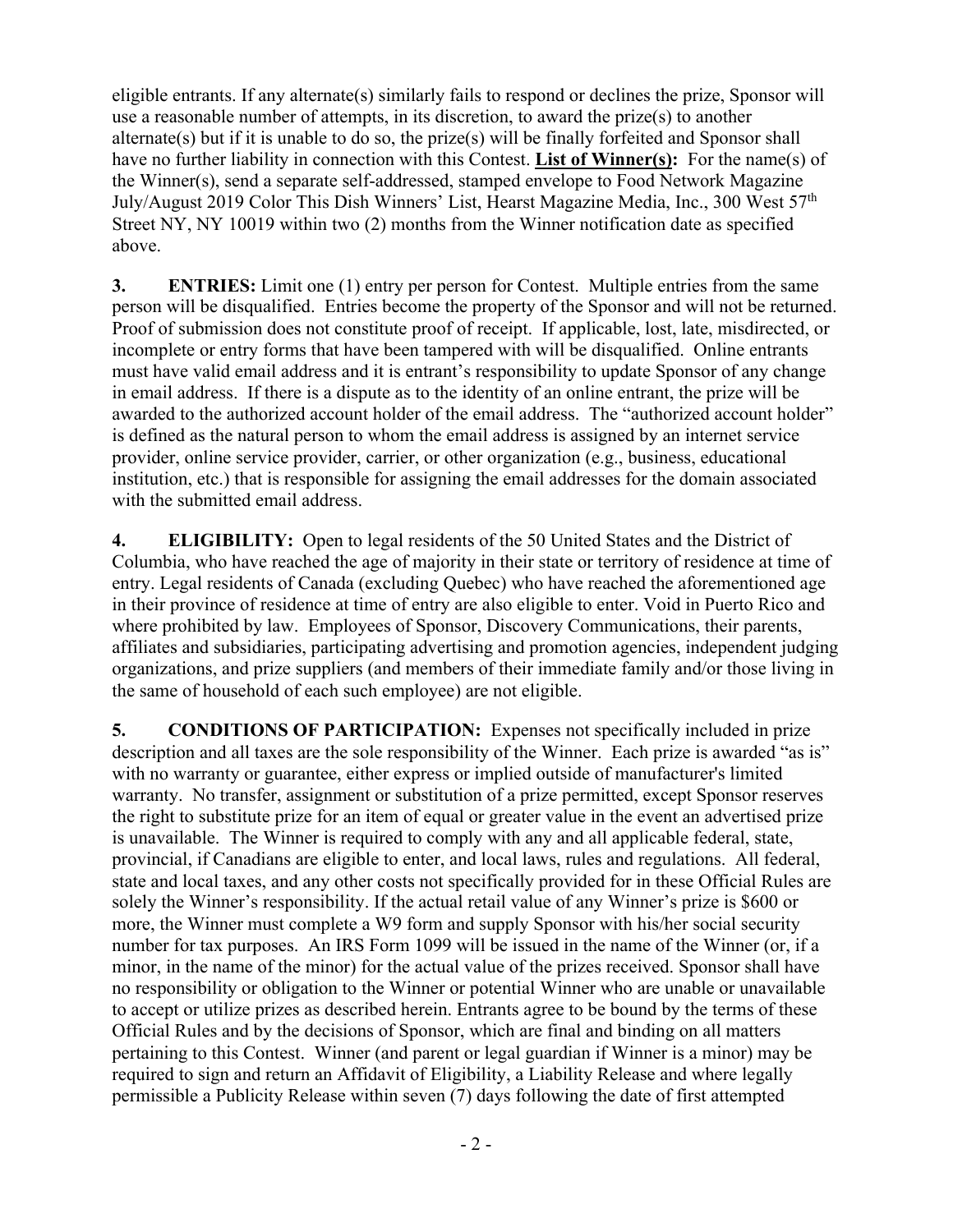notification. Failure to comply with this deadline may result in forfeiture of the prize and selection of an alternate Winner. Return of any prize/prize notification as undeliverable may result in disqualification and selection of an alternate Winner. Winner hereby further agrees that it will sign any documents necessary to transfer copyright of the entry to Sponsor within seven (7) days following the date of first attempted notification. By entering, Entrant grants permission for Sponsor, and any of its affiliates and subsidiaries, participating advertising and promotion agencies, the independent judging organization and prize suppliers to use the entrant's submission (including an altered form of the entry) for editorial, advertising and promotional purposes without additional compensation, unless prohibited by law. If images are being submitted to Sponsor as a requirement for entry, Entrants agree that they have all rights to use the images submitted and to allow Sponsor, any of its affiliates and subsidiaries, participating advertising and promotion agencies, the independent judging organization and prize suppliers to reuse any of the images, without any liability, for editorial, advertising and promotional purposes. Additionally, acceptance of the prize by Winner constitutes permission for Sponsor and any affiliates and subsidiaries, participating advertising and promotion agencies, the independent judging organization and prize suppliers to use Winner's name and/or likeness and biographical material for editorial, advertising and promotional purposes without additional compensation, unless prohibited by law. By accepting prize, Winner agrees to hold Sponsor, its advertising and promotion agencies and their respective parent companies, subsidiaries, affiliates, partners, representative agents, successors, assigns, officers, directors, and employees harmless for any injury or damage caused or claimed to be caused by participation in the Contest or acceptance or use of the prize. Sponsor is not responsible for any printing, typographical, mechanical or other error in the printing of the offer, administration of the Contest or in the announcement of the prize.

**6. INTERNET/ MOBILE:** Sponsor is not responsible for electronic transmission errors resulting in omission, interruption, deletion, defect, delay in operations or transmission, theft or destruction or unauthorized access to or alterations of entry materials, or for technical, network, telephone equipment, electronic, computer, hardware or software malfunctions or limitations of any kind, or inaccurate transmissions of or failure to receive entry information by Sponsor or presenter on account of technical problems or traffic congestion on the Internet, at any Web site, or via the mobile phone or any combination thereof. If for any reason the Internet or mobile phone portion of the program is not capable of running as planned, including infection by computer virus, bugs, tampering, unauthorized intervention, fraud, technical failures, or any other causes which corrupt of affect the administration, security, fairness, integrity, or proper conduct of this Contest, Sponsor reserves the right at its sole discretion to cancel, terminate, modify or suspend the Contest. Sponsor reserves the right to select winners from eligible entries received as of the termination date. Sponsor further reserves the right to disqualify any individual who tampers with the entry process. Sponsor may prohibit an entrant from participating in the Contest if it determines that said entrant is attempting to undermine the legitimate operation of the Contest by cheating, hacking, deception or other unfair playing practices or intending to abuse, threaten or harass other entrants. Caution: Any attempt by a participant to deliberately damage any Web site or undermine the legitimate operation of the Contest is a violation of criminal and civil laws and should such an attempt be made, Sponsor reserves the right to seek damages from any such participant to the fullest extent of the law.

**7. DISPUTES/CHOICE OF LAW:** Except where prohibited, each entrant agrees that: (1) any and all disputes, claims and causes of action arising out of or connected with this or any